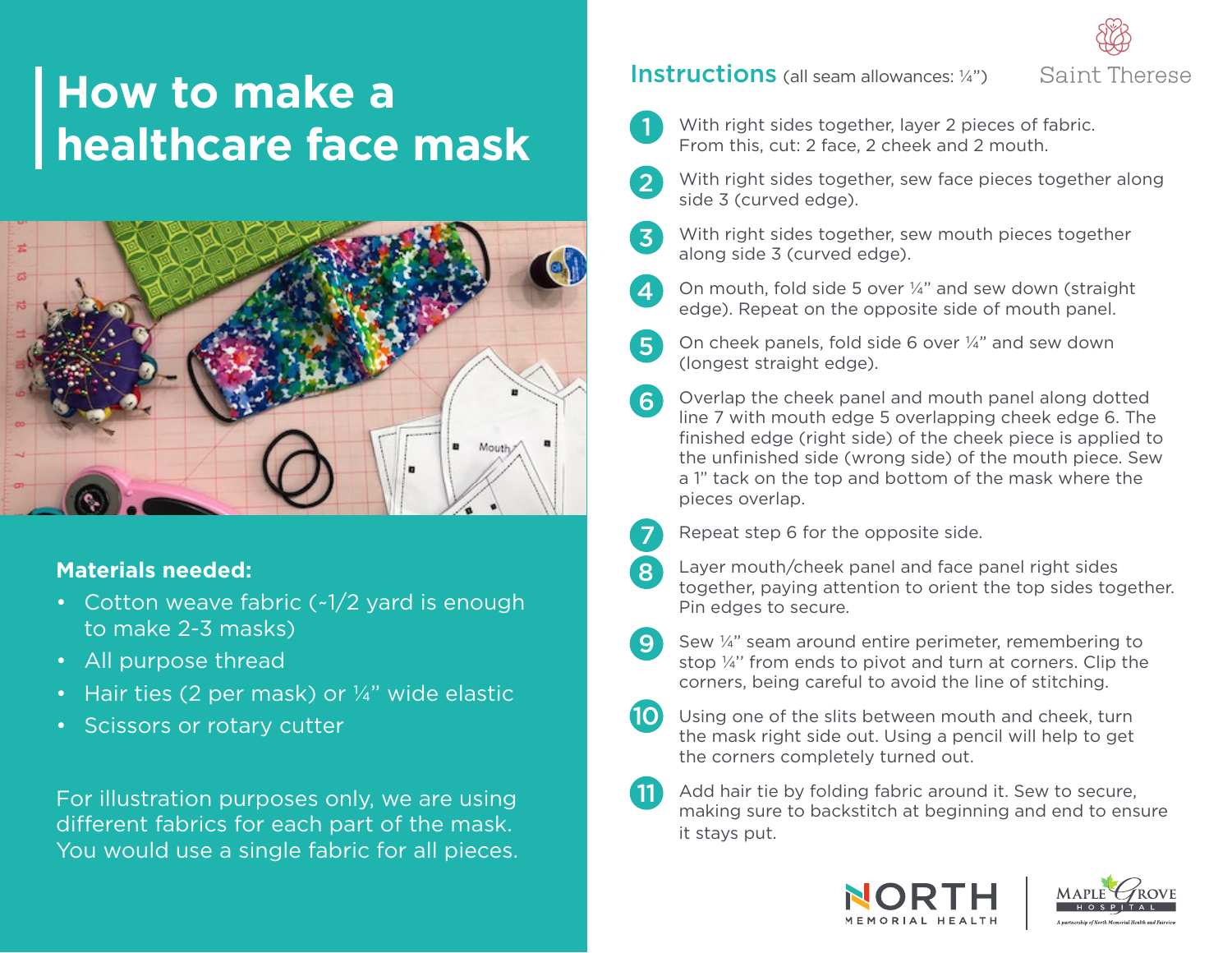

## **Healthcare Mask: Mouth & Cheek Pattern**

Pattern Reference: Olson Mask